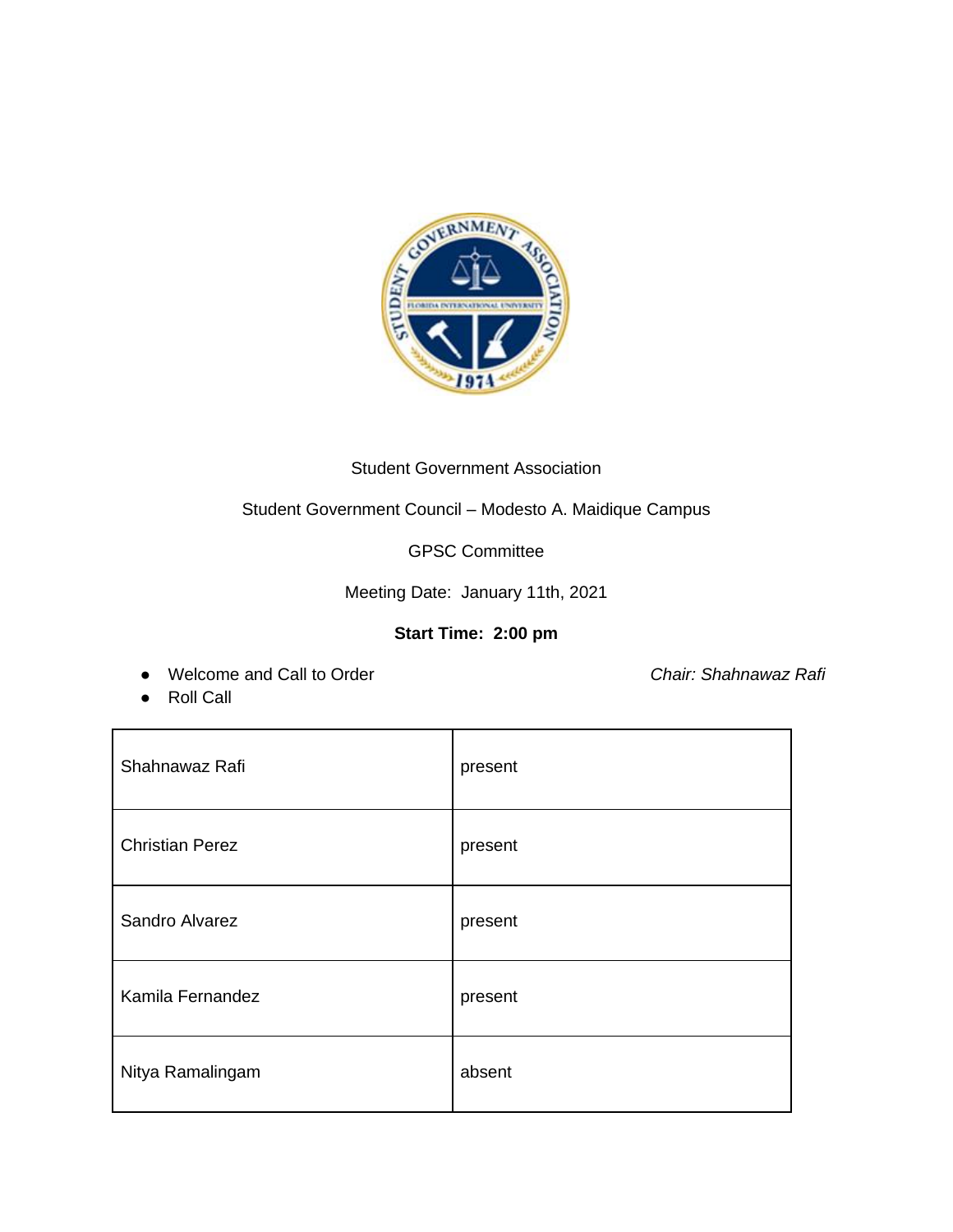- **Open Forum**
	- David Riera memorial project reminder to set up a meeting with the speaker and cabinet of SGA.

● **Old Business** 

**-**

.

## ● **New Business**

1. GSAW

- Rafi raises the issue for kamila to share the abstract submission deadline for GSAW with the law school students so that they are aware of the abstract deadlines.

- Point of contact needs to be initiated with the law school and the medical school.

- A prescreened panel of judges will be selected from the five categories designated as graduate research symposium categories.

- All the abstract author names will be deleted and therefore will reduce the risk for bias.

- From the list of abstract submissions each member of GSAW will come up with a top 10 list based on each of the five categories.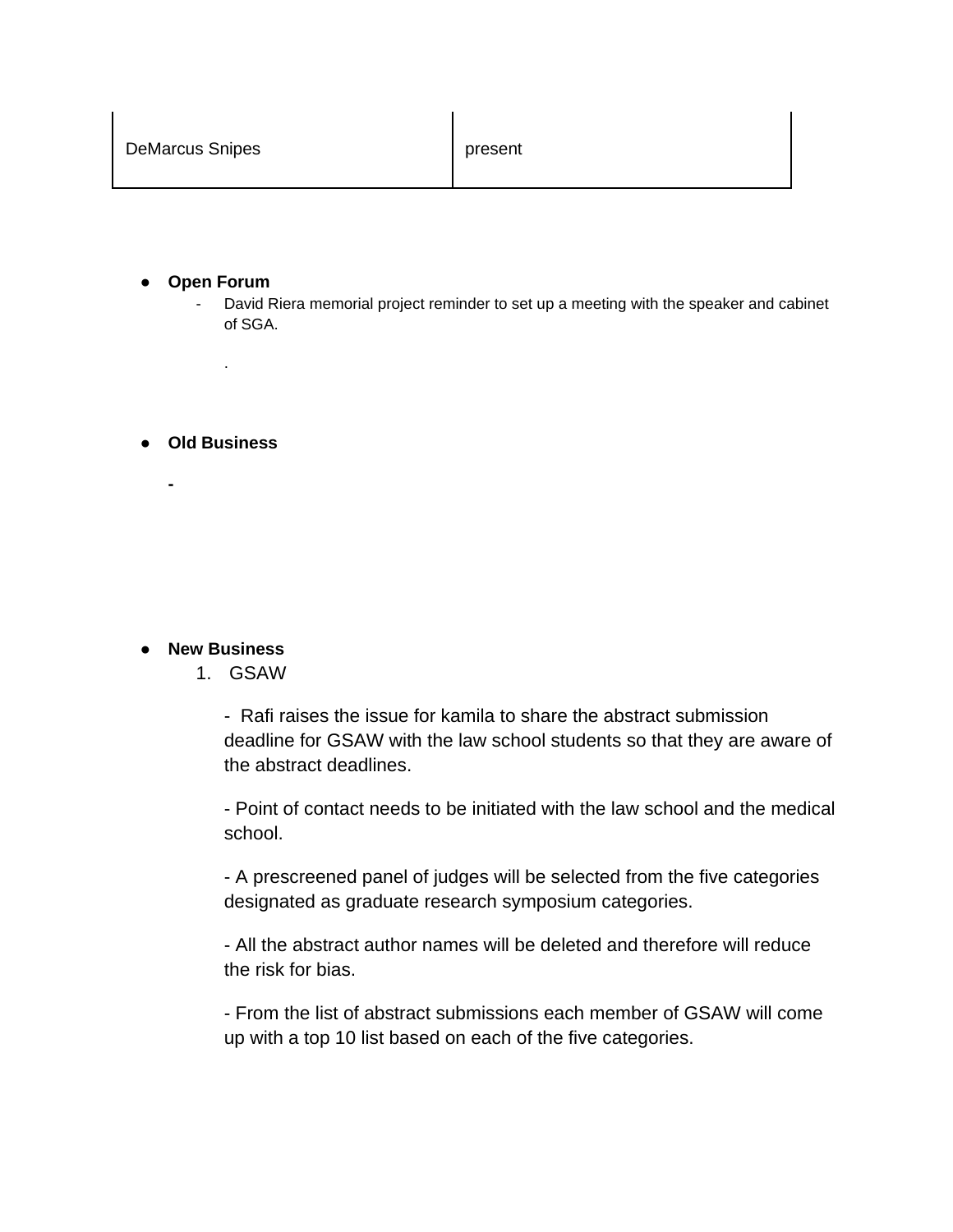- The reduction of bias will be implemented onto the judging of the research for each person.
- The minimum number of people that will be selected for graduate symposium presentations will be five.
- Dr. Kos will be selecting 15 judges to help with presentations.
- A google drive page will be selected and created for this event.
- It's possible to align the categories for each presentation and for each parallel session.
- Monetary award will be provided to 15 students and allotted according to the final placement following judgement.
- Rafi asks Teresa if it is possible to directly deposit the money to the bank accounts into the accounts of each of the students.
- Rafi will provide a list for each category that Teresa will process to payable.
- We will have to keep a form for the tabulations for students to have the money for people to be included in the list of people.
- Michelle will check if we can do the funding in that manner and try to see if there are any restrictions according to the budget.
- We are eyeing at the moment 3000 dollars given to the award winners.
- GSAW giveaways need to be bought in the coming days according to the timeline given.
- UGS suggested that we could possibly price them out for each person.
- Local vendors must confirm that the supplies must be below ten dollars.
- Goodie bag giveaways will be provided on the second day of GSAW titled: Graduate Appreciation Day.
- Cloud storage proposal Sandro isn't necessarily what many students can access.
- A list of local vendors that would be preferable for us to order the USB drives.
- Teresa is not sure if they require the exception request form approved before the purchase request.
- Sandro needs to create an exemption request first so that they can compare the quotes between different companies.
- Sanro needs access to submit the exception request.
- FIU needs to contact babyface for access to Panther Connect.
- Rafi will contact the students based on the giveaways we have for GPSC.